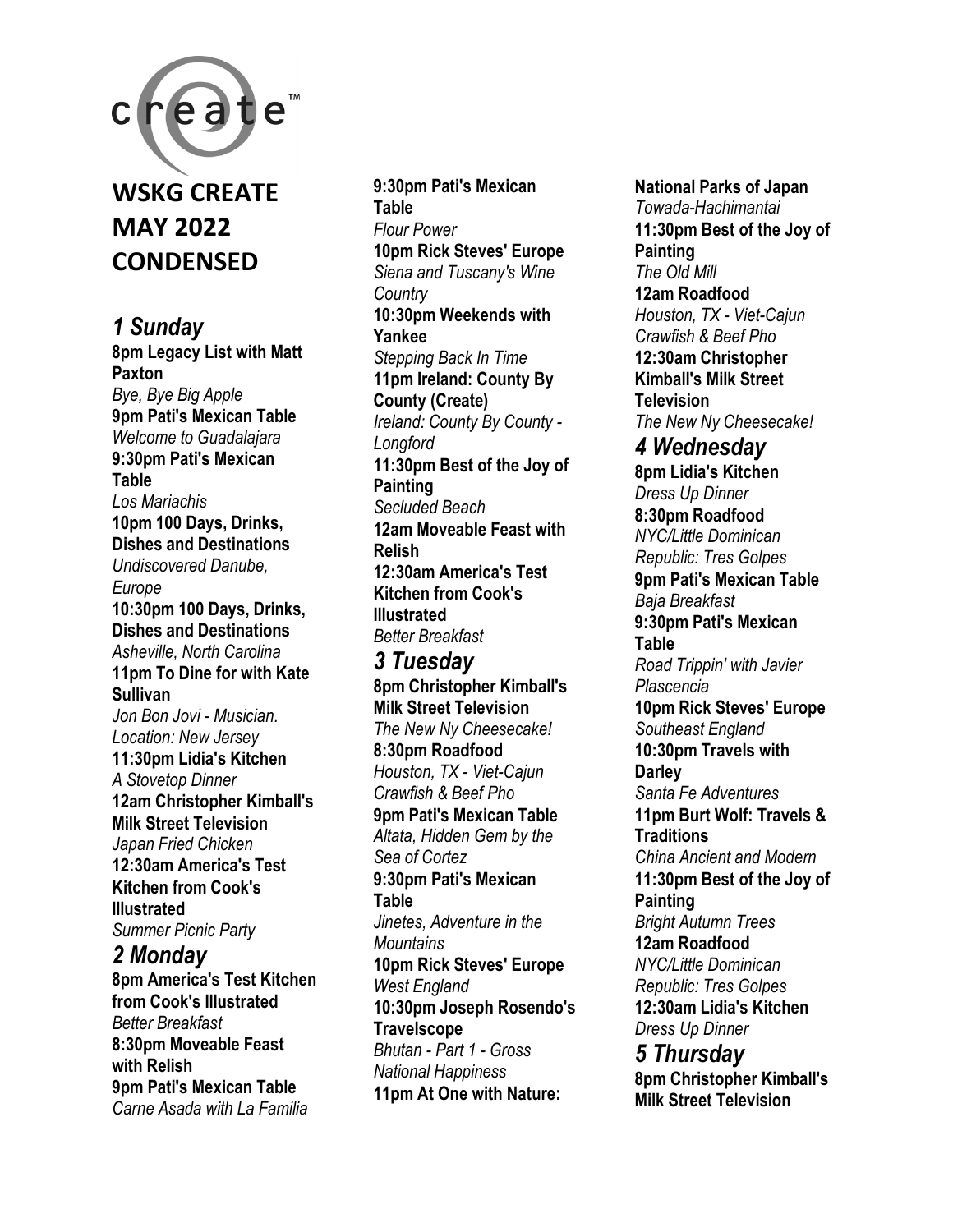

*Udon Noodles at Home*  **8:30pm Roadfood**  *Rhode Island: Calamari*  **9pm Pati's Mexican Table**  *New York*  **9:30pm Pati's Mexican Table**  *Tijuana: Stories from the Border*  **10pm Rick Steves' Europe**  *England's Cornwall*  **10:30pm Joseph Rosendo's Travelscope**  *Bhutan - Part 2 - Land of the Thunder Dragon*  **11pm Central Florida Roadtrip (Create) 11:30pm Best of the Joy of Painting**  *Quiet Woods*  **12am Roadfood**  *Rhode Island: Calamari*  **12:30am Christopher Kimball's Milk Street Television**  *Udon Noodles at Home 6 Friday*  **8pm America's Test Kitchen from Cook's Illustrated**  *Updated Italian*  **8:30pm Roadfood**  *Chicago, IL: BBQ*  **9pm Lidia's Kitchen**  *Storytime with Grandma*  **9:30pm Lidia's Kitchen**  *Family Favorites*  **10pm Lidia's Kitchen**  *All About Grandma*  **10:30pm Lidia's Kitchen 11pm Lidia's Kitchen** 

**11:30pm Lidia's Kitchen 12am Lidia's Kitchen 12:30am Lidia's Kitchen** 

*Family Meal 7 Saturday*  **8pm Legacy List with Matt Paxton**  *Back to School*  **9pm Best of the Joy of Painting**  *Cabin In Sunset*  **9:30pm Best of the Joy of Painting**  *Secluded Beach*  **10pm 100 Days, Drinks, Dishes and Destinations 10:30pm 100 Days, Drinks, Dishes and Destinations 11pm Baking with Julia 11:30pm George Hirsch Lifestyle**  *Local Inspired Comfort Foods*  **12am Bringing It Home with Laura McIntosh**  *Sweet Potatoes*  **12:30am Wine First**  *Rheingau 8 Sunday*  **8pm Legacy List with Matt Paxton**  *Moving Mom*  **9pm Lidia's Kitchen**  *Storytime with Grandma*  **9:30pm Lidia's Kitchen**  *Family Favorites*  **10pm 100 Days, Drinks, Dishes and Destinations 10:30pm 100 Days, Drinks, Dishes and Destinations 11pm To Dine for with Kate Sullivan** 

*Sarah Greaves-Gabbadon - Journalist. Location: Anguilla*  **11:30pm Lidia's Kitchen**  *Family Favorites*  **12am Christopher Kimball's**  **Milk Street Television**  *Home Cooking In Taiwan*  **12:30am America's Test Kitchen from Cook's Illustrated**  *Eggs for the Holidays 9 Monday*  **8pm America's Test Kitchen from Cook's Illustrated**  *Italian Classics*  **8:30pm Roadfood**  *Brownsville, TX: Tacos*  **9pm Lidia's Kitchen**  *All About Grandma*  **9:30pm Lidia's Kitchen 10pm Rick Steves' Europe**  *Portugal's Heartland*  **10:30pm Weekends with Yankee**  *Seaside Stories*  **11pm Ireland: County By County (Create)**  *Ireland County By County - Armagh*  **11:30pm Best of the Joy of Painting**  *Mountain Splendor*  **12am Roadfood**  *Brownsville, TX: Tacos*  **12:30am America's Test Kitchen from Cook's Illustrated**  *Italian Classics 10 Tuesday*  **8pm Christopher Kimball's Milk Street Television**  *A Taste of Crete*  **8:30pm Roadfood**  *Barberton, OH: Serbian Fried Chicken*  **9pm Lidia's Kitchen 9:30pm Lidia's Kitchen 10pm Rick Steves' Europe**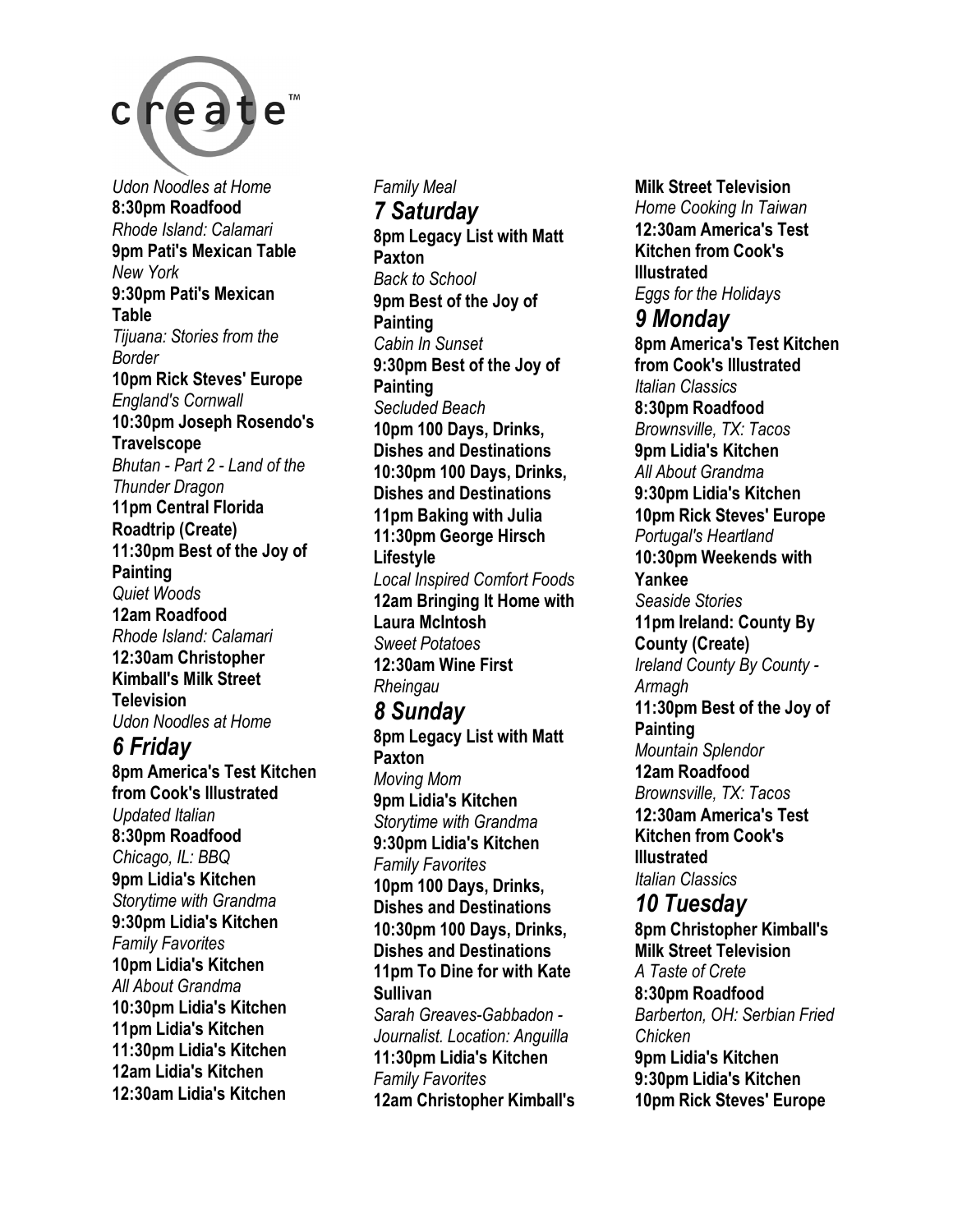

*Travel Skills: Cruising*  **10:30pm Joseph Rosendo's Travelscope**  *A San Antonio Christmas*  **11pm At One with Nature: National Parks of Japan**  *Keramashoto*  **11:30pm Best of the Joy of Painting**  *Winter Hideaway*  **12am Roadfood**  *Barberton, OH: Serbian Fried Chicken*  **12:30am Christopher Kimball's Milk Street Television**  *A Taste of Crete 11 Wednesday* 

**8pm Lidia's Kitchen**  *Breakfast at Lidia's*  **8:30pm Roadfood**  *Detroit, MI: Collard Greens / Soul Food*  **9pm Lidia's Kitchen 9:30pm Lidia's Kitchen**  *Family Meal*  **10pm Rick Steves' Europe**  *Greek Islands: Santorini, Mykonos, and Rhodes*  **10:30pm Travels with Darley**  *California's Central Coast*  **11pm Burt Wolf: Travels & Traditions**  *Mapping Business In China*  **11:30pm Best of the Joy of Painting**  *Pot O' Posies*  **12am Roadfood**  *Detroit, MI: Collard Greens / Soul Food*  **12:30am Lidia's Kitchen**  *Breakfast at Lidia's* 

## *12 Thursday*

**8pm Christopher Kimball's Milk Street Television**  *Schnitzel and Mashed!*  **8:30pm Roadfood**  *New Bedford, MA: Shrimp Mozambique*  **9pm Lidia's Kitchen**  *Breakfast at Lidia's*  **9:30pm Lidia's Kitchen**  *Brunch Brilliance*  **10pm Rick Steves' Europe**  *European Festivals I*  **10:30pm Joseph Rosendo's Travelscope**  *Taiwan Lantern Festival*  **11pm Central Florida Roadtrip (Create) 11:30pm Best of the Joy of Painting**  *Gray Mountain*  **12am Roadfood**  *New Bedford, MA: Shrimp Mozambique*  **12:30am Christopher Kimball's Milk Street Television**  *Schnitzel and Mashed! 13 Friday*  **8pm America's Test Kitchen from Cook's Illustrated**  *New Flavors on the Grill*  **8:30pm Roadfood**  *Eastern Shore, VA: Oysters and Crabs*  **9pm Simply Ming**  *Ming Tsai with Guest Jacques Pepin*  **9:30pm Simply Ming**  *On The Road In California: Northern California*  **10pm Simply Ming** 

*Ming Tsai with Guest Rick* 

*Bayless*  **10:30pm Simply Ming**  *Okonomiyake/Japanese Pizza*  **11pm Simply Ming**  *Ming Tsai with Guest Sara Moulton*  **11:30pm Simply Ming**  *On The Road In Hawaii: Mom & Pops*  **12am Simply Ming**  *Crab Cakes*  **12:30am Simply Ming**  *Dessert at Home 14 Saturday*  **8pm Legacy List with Matt Paxton**  *Life's A Beach*  **9pm Best of the Joy of Painting**  *Warm Summer Day*  **9:30pm Best of the Joy of Painting**  *Mountain Splendor*  **10pm 100 Days, Drinks, Dishes and Destinations 10:30pm 100 Days, Drinks, Dishes and Destinations 11pm Baking with Julia 11:30pm George Hirsch Lifestyle**  *For The Love of Cheese*  **12am Bringing It Home with Laura McIntosh**  *Brussels Sprouts*  **12:30am Wine First**  *Vienna & Lower Austria 15 Sunday*  **8pm Legacy List with Matt Paxton**  *A Coach's Life*  **9pm Simply Ming**  *Ming Tsai with Guest Jacques*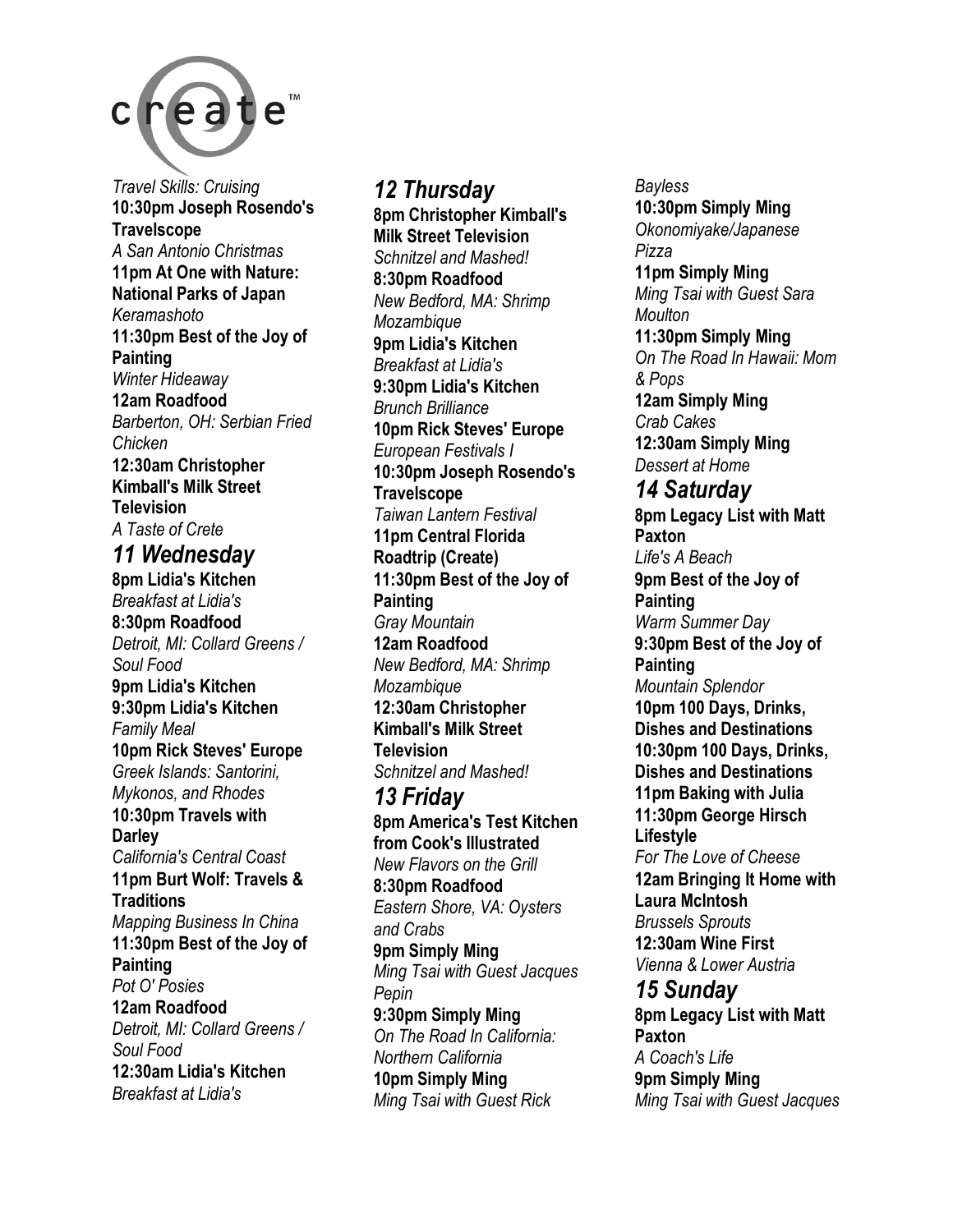

*Pepin*  **9:30pm Simply Ming**  *On The Road In California: Northern California*  **10pm 100 Days, Drinks, Dishes and Destinations 10:30pm Wine First**  *Mosel Valley*  **11pm To Dine for with Kate Sullivan**  *Beth Moore - Author and Bible Teacher. Location: Houston, TX*  **11:30pm Lidia's Kitchen**  *Best of Baked Dishes*  **12am Christopher Kimball's Milk Street Television**  *Quick Suppers from Madrid*  **12:30am America's Test Kitchen from Cook's Illustrated**  *Pork and Potatoes 16 Monday*  **8pm America's Test Kitchen from Cook's Illustrated**  *Latin Summer Favorites*  **8:30pm Roadfood**  *Southern Louisiana: Gumbo*  **9pm Simply Ming**  *Ming Tsai with Guest Rick Bayless*  **9:30pm Simply Ming**  *Okonomiyake/Japanese Pizza*  **10pm Rick Steves' Europe**  *Sicilian Delights*  **10:30pm Weekends with Yankee**  *Fall In New England*  **11pm Ireland: County By** 

**County (Create)**  *Ireland County By County - Roscommon* 

**11:30pm Best of the Joy of Painting**  *Valley Waterfall*  **12am Roadfood**  *Southern Louisiana: Gumbo*  **12:30am America's Test Kitchen from Cook's Illustrated**  *Latin Summer Favorites 17 Tuesday*  **8pm Christopher Kimball's Milk Street Television**  *Cooking of Ukraine*  **8:30pm Roadfood**  *Phoenix, AZ: Frybread*  **9pm Simply Ming**  *Ming Tsai with Guest Sara Moulton*  **9:30pm Simply Ming**  *On The Road In Hawaii: Mom & Pops*  **10pm Rick Steves' Europe**  *Scotland's Highlands*  **10:30pm Joseph Rosendo's Travelscope**  *La Joie De Vivre In Quebec City, Canada*  **11pm At One with Nature: National Parks of Japan**  *Ise-Shima*  **11:30pm Best of the Joy of Painting**  *Tranquil Dawn*  **12am Roadfood**  *Phoenix, AZ: Frybread*  **12:30am Christopher Kimball's Milk Street Television**  *Cooking of Ukraine 18 Wednesday*  **8pm Lidia's Kitchen**  *Prepare The Harvest*  **8:30pm Roadfood** 

*Greenville, MS: Tamales*  **9pm Simply Ming**  *Crab Cakes*  **9:30pm Simply Ming**  *Dessert at Home*  **10pm Rick Steves' Europe**  *Scotland's Islands*  **10:30pm Travels with Darley**  *North Dakota*  **11pm Burt Wolf: Travels & Traditions**  *Decisions*  **11:30pm Best of the Joy of Painting**  *Rowboat on the Beach*  **12am Roadfood**  *Greenville, MS: Tamales*  **12:30am Lidia's Kitchen**  *Prepare The Harvest 19 Thursday*  **8pm Christopher Kimball's Milk Street Television**  *La Cocina De Puerto Vallarta*  **8:30pm Roadfood**  *Los Angeles: The Acai Bowl*  **9pm Simply Ming**  *Tsai Family Hot Pot with Mom and Dad*  **9:30pm Simply Ming**  *Wings and Tempura*  **10pm Rick Steves' Europe**  *Glasgow and Scottish Passions*  **10:30pm Joseph Rosendo's Travelscope**  *Taiwan - Iron Pathways to Adventure - Part 1*  **11pm Central Florida Roadtrip (Create) 11:30pm Best of the Joy of Painting**  *The Old Oak Tree*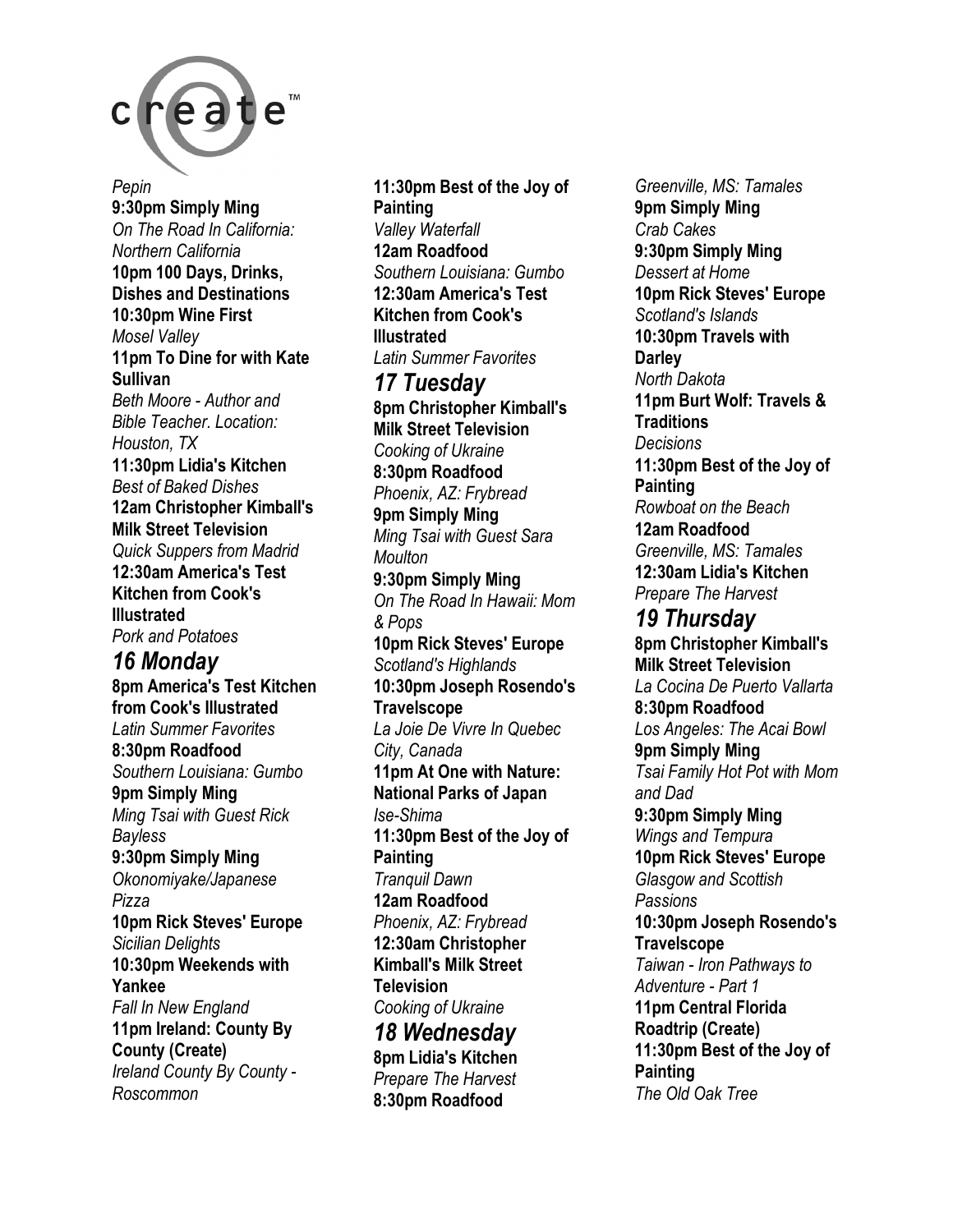

**12am Roadfood**  *Los Angeles: The Acai Bowl*  **12:30am Christopher Kimball's Milk Street Television**  *La Cocina De Puerto Vallarta 20 Friday*  **8pm America's Test Kitchen from Cook's Illustrated**  *Pork Two Ways*  **8:30pm Roadfood**  *Houston, TX - Viet-Cajun Crawfish & Beef Pho*  **9pm Samantha Brown's Places to Love**  *Boston, Massachusetts*  **9:30pm Samantha Brown's Places to Love**  *Lakes & Mountains of New Hampshire*  **10pm Samantha Brown's Places to Love**  *Louisville & Bourbon County, Ky*  **10:30pm Samantha Brown's Places to Love**  *Asheville, North Carolina*  **11pm Samantha Brown's Places to Love**  *Genesee River Valley, Ny*  **11:30pm Samantha Brown's Places to Love**  *The Southern Finger Lakes, Ny*  **12am Samantha Brown's Places to Love**  *Colorado Springs, Colorado*  **12:30am Samantha Brown's Places to Love**  *Greater Palm Springs, Ca 21 Saturday* 

**8pm Legacy List with Matt Paxton** 

*A Collection Or Two*  **9pm Best of the Joy of Painting**  *Secluded Mountain*  **9:30pm Best of the Joy of Painting**  *Valley Waterfall*  **10pm Wine First**  *Rheingau*  **10:30pm Wine First**  *Styria & Burgenland*  **11pm Baking with Julia 11:30pm George Hirsch Lifestyle**  *Country Made*  **12am Bringing It Home with Laura McIntosh**  *Garlic*  **12:30am Steven Raichlen's Project Smoke**  *Smoking 101* 

*22 Sunday*  **8pm Legacy List with Matt Paxton**  *Home on the Range*  **9pm Samantha Brown's Places to Love**  *Boston, Massachusetts*  **9:30pm Samantha Brown's Places to Love**  *Lakes & Mountains of New Hampshire*  **10pm Wine First**  *Vienna & Lower Austria*  **10:30pm Wine First**  *Hardanger*  **11pm To Dine for with Kate Sullivan**  *David Copperfield - Magician. Location: Las Vegas, NV*  **11:30pm Lidia's Kitchen**  *Mastering Simplicity*  **12am Christopher Kimball's**  **Milk Street Television**  *Middle East Classics*  **12:30am America's Test Kitchen from Cook's Illustrated**  *Two Classic Pastas 23 Monday*  **8pm America's Test Kitchen from Cook's Illustrated**  *Summer Picnic Party*  **8:30pm Roadfood**  *NYC/Little Dominican Republic: Tres Golpes*  **9pm Samantha Brown's Places to Love**  *Louisville & Bourbon County, Ky*  **9:30pm Samantha Brown's Places to Love**  *Asheville, North Carolina*  **10pm Rick Steves' Europe**  *French Alps and Lyon*  **10:30pm Family Travel with Colleen Kelly**  *Discovering Chickasaw Country, Oklahoma - Family Style*  **11pm Ireland: County By County (Create)**  *Ireland County By County - Leitrim*  **11:30pm Best of the Joy of Painting**  *Cypress Swamp*  **12am Roadfood**  *NYC/Little Dominican Republic: Tres Golpes*  **12:30am America's Test Kitchen from Cook's Illustrated**  *Summer Picnic Party 24 Tuesday* 

**8pm Christopher Kimball's**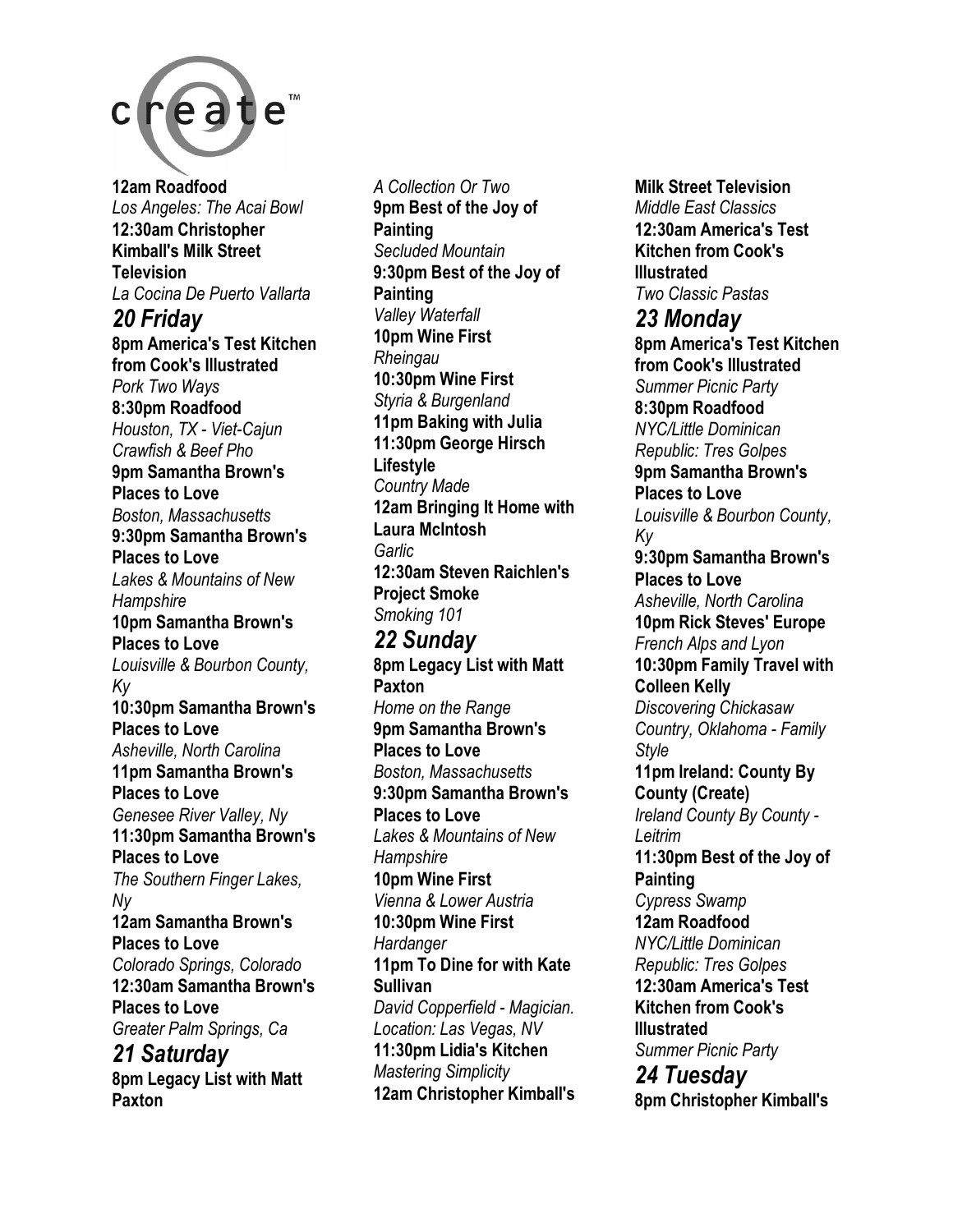

**Milk Street Television**  *The Art of Japanese Cooking*  **8:30pm Roadfood**  *Rhode Island: Calamari*  **9pm Samantha Brown's Places to Love**  *Genesee River Valley, Ny*  **9:30pm Samantha Brown's Places to Love**  *The Southern Finger Lakes, Ny*  **10pm Rick Steves' Europe**  *Germany's Fascist Story*  **10:30pm Joseph Rosendo's Travelscope**  *Taiwan - Iron Pathways to Adventure - Part 2*  **11pm At One with Nature: National Parks of Japan**  *Aso-Kuju*  **11:30pm Best of the Joy of Painting**  *Bubbling Mountain Brook*  **12am Roadfood**  *Rhode Island: Calamari*  **12:30am Christopher Kimball's Milk Street Television**  *The Art of Japanese Cooking 25 Wednesday*  **8pm Lidia's Kitchen**  *Salt Your Pasta Water!*  **8:30pm Roadfood**  *Chicago, IL: BBQ*  **9pm Samantha Brown's Places to Love** 

*Colorado Springs, Colorado*  **9:30pm Samantha Brown's Places to Love**  *Greater Palm Springs, Ca*  **10pm Rick Steves' Europe**  *Egypt's Cairo*  **10:30pm Travels with** 

**Darley**  *Culpeper, Virginia*  **11pm Bare Feet with Mickela Mallozzi**  *Puglia, Italy*  **11:30pm Best of the Joy of Painting**  *Enchanted Falls Oval*  **12am Roadfood**  *Chicago, IL: BBQ*  **12:30am Lidia's Kitchen**  *Salt Your Pasta Water! 26 Thursday*  **8pm Christopher Kimball's Milk Street Television**  *Tuesday Night Mediterranean*  **8:30pm Roadfood**  *Brownsville, TX: Tacos*  **9pm Samantha Brown's Places to Love**  *San Antonio, Texas*  **9:30pm Samantha Brown's Places to Love**  *Hill Country, Texas*  **10pm Rick Steves' Europe**  *Egypt's Nile, Alexandria, and Luxor*  **10:30pm Joseph Rosendo's Travelscope**  *Uncovering South Korea*  **11pm Central Florida Roadtrip (Create) 11:30pm Best of the Joy of Painting**  *Windy Waves*  **12am Roadfood**  *Brownsville, TX: Tacos*  **12:30am Christopher Kimball's Milk Street Television**  *Tuesday Night Mediterranean 27 Friday*  **8pm America's Test Kitchen** 

**from Cook's Illustrated**  *Latin Comfort Food*  **8:30pm Roadfood**  *Barberton, OH: Serbian Fried Chicken*  **9pm Steven Raichlen's Project Fire**  *Raichlen Grills St. Louis*  **9:30pm Steven Raichlen's Project Fire**  *Barbecue on a Budget*  **10pm Steven Raichlen's Project Smoke**  *Ribs Rock The Smoker*  **10:30pm Steven Raichlen's Project Smoke**  *Bbq's Trinity*  **11pm Steven Raichlen's Project Fire**  *Barbecue Health Food*  **11:30pm Steven Raichlen's Project Smoke**  *Hog Wild*  **12am Steven Raichlen's Project Fire**  *The Best Bbq You've Never Heard Of*  **12:30am Steven Raichlen's Project Fire**  *Raichlen Rules Steak 28 Saturday*  **8pm Legacy List with Matt Paxton**  *Our Adobe Home*  **9pm Best of the Joy of Painting**  *Wooded Stream Oval*  **9:30pm Best of the Joy of Painting**  *Cypress Swamp*  **10pm Rick Steves' European Travel Tips and Tricks**